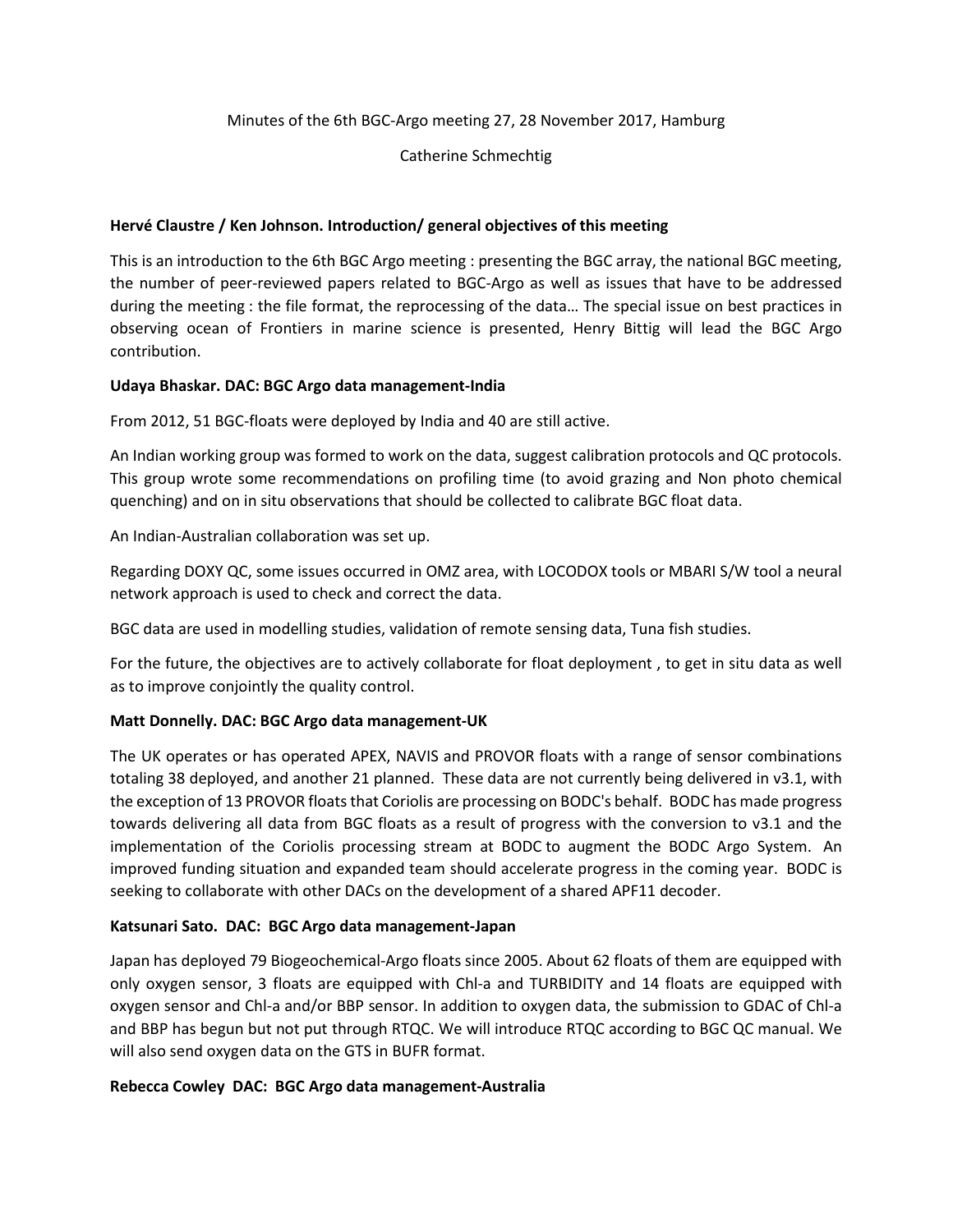Currently have 21 live BGC floats, mostly oxygen sensors.

- Many deployed as part of the Australia-India Joint Indian Ocean Bio-Argo Project.
- All Bio floats are processed in Real Time

• Bio-Data, including both raw and derived parameters, is delivered to GDACs in format version 3.1 BR files

## Data QC:

• DOXY data and TEMP\_DOXY data goes through RTQC procedures but is not calibrated in RT

• Other Bio data is not QCd in our routine RT processing, but final parameters are derived from the raw variables in RT. Web plots are available :http://wa-shiny.imos.csiro.au:3838/bioargo/

- DMQC for pH awaiting SOCCOM QC procedures.
- Nitrate QC is underway using Johnson [2016] protocols.

• Regionalized RT overview plots of all profiles of all float instruments for CSIRO BioArgo floats are available: https://research.csiro.au/iobioargo/

# **Annie Wong / Tanya Maurer. DAC: BGC Argo data management-US**

Report from biogeochemical float data management in the US – Annie Wong. In the US, efforts to transfer biogeochemical float data to the Argo GDACs come from 3 groups: MBARI, UW, AOML.

### MBARI

- Scientific processing of SOCCOM and pre-SOCCOM float data
- Real-time production of BR- files for SOCCOM floats
- 'A' and 'D' mode adjustments of bgc data
- Synthesis and analysis projects

### UW

- Satellite data telemetry
- Real-time production of intermediate msg files for AOML
- Delayed-mode production of D- and BR- files
- UW historical oxygen floats

### AOML

- Real-time production of tech, meta, core traj and core R- files
- Other historical oxygen floats (WHOI, remaining UW)

Accomplishments to date include BR-file production for bgc floats from the SOCCOM project and the pre-SOCCOM UW-MBARI equivalent project. SOCCOM data transfer to the Argo GDACs (via AOML) is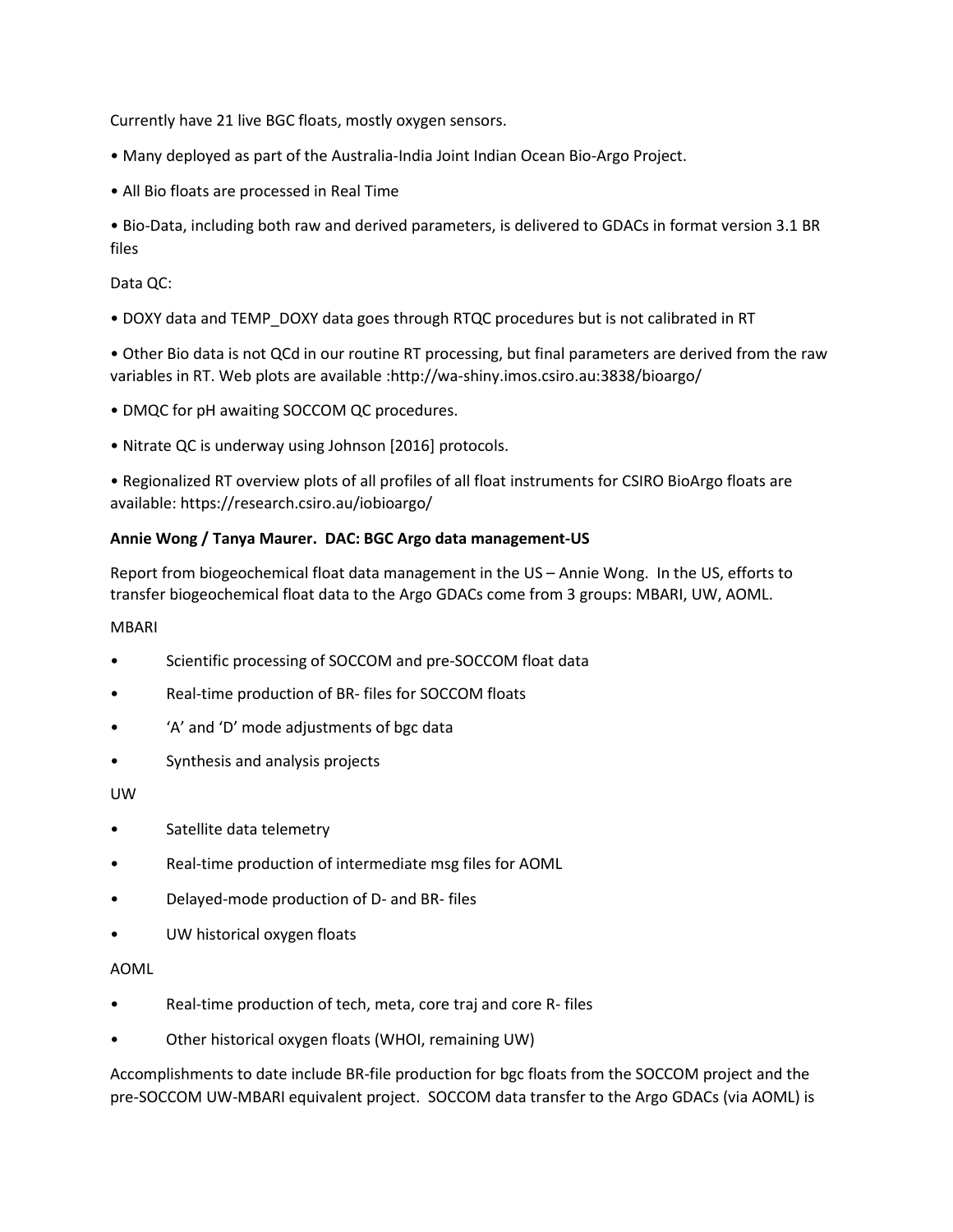now carried out in near-real-time by MBARI, at a frequency of once per day. (Since the time of the meeting, transfer frequency has increased to twice per day for delivery of new incoming cycles).

Tasks that still need to be done include the production of Btraj files to store in-air Optode data, and the conversion of the remaining legacy DOXY floats to V3.1.

# **Anh Tran / Catherine Schmechtig. DAC: BGC Argo data management-Canada**

Canada deployed 5 new DOXY floats equipped with SBE63 sensors in 2017. We currently have 10 active floats out of 19 DOXY floats with SBE63 sensors ever deployed. Some DM QC was tried on DOXY obtained with an Aanderaa optode. Most of the netcdf files have been converted to format V3.1.

In the framework of the Greenedge experiment, 3 CTS5 were deployed in 2016 and 2 in 2017. Most of them were equipped with CHLA, BBP, CDOM, DOXY, NITRATE sensors and are able to wintering.

# **Thierry Carval . DAC: BGC Argo data management-France**

The matlab processing chain for Coriolis floats is freely available on the web [\(http://doi.org/10.17882/45589](http://doi.org/10.17882/45589) ). In 2017, data and metadata from these floats have been distributed on Argo GDAC. They feature version 3.1 core and bio profiles, core and bio trajectories, metadata and technical data. In November 2017, 40 781 BGC-Argo profile files from 315 floats were available on Coriolis DAC and 131 308 BGC Argo profiles from 863 floats were available on Argo GDAC. This is a strong increase compared to 2016 :+65% more profiles and +54% more floats.

# **Xiaogang Xing. DAC : BGC Argo data management -China**

-CSIO data receiving and processing system begins to integrate the BGC data processing functions, and plan to finish all integration in the end of 2018.

-Six Argo floats (equipped with Optode) in the Southern Ocean were contributed to Argo project and global database.

# **Henry Bittig / Josh Plant. End-user utility of BGC-Argo files and how far does BGC-Argo go down the processing chain(L0->L1->L2->L3)**

Biogeochemical-Argo files have the task to keep all relevant data from the floats that are needed for parameter calculations, corrections, and re-processing, as well as to provide calibrated observations in an accessible form. The v3.1 m-files contain raw and adjusted c- and b-parameters and are the highest level of processing in the current Argo data system. However, structure can be significantly different among different float types depending on the detail of data transmitted. For example, Apex/Navis floats transmit sequentially sampled BGC observations ( $\gamma$ 10 – 15 s delay) on one single pressure level, i.e., one single N PROF, and Provor floats transmit pressure levels where the BGC sample was actually obtained, i.e., one N\_PROF per BGC sensor. Additionally, the complexity of certain format structures can lead to parameter misalignment and proportionally large regions of wasted space (fill values). These issues hinder the use of data across different float types / DACs within the global network and need to be addressed. As a result of the discussions, Annie, Josh, Thierry (by e-mail) and Henry came up with an initial proposal to create simplified bgc profile files, starting from the GDAC m-files, that are coherent between different float types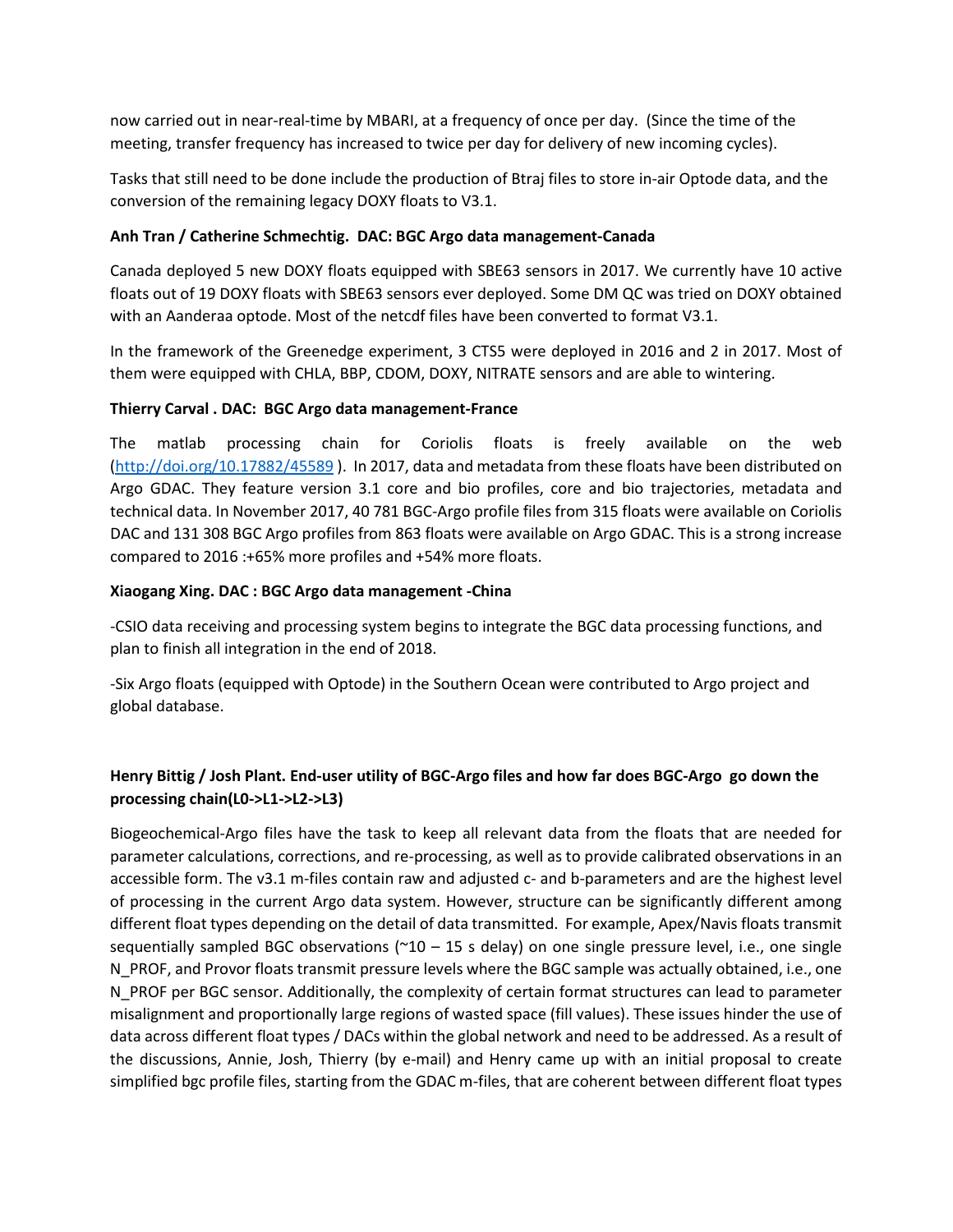/ acquisition strategies and allow simplified access to biogeochemical float observations. This proposal will be discussed on the argo-bio list and implemented thereafter.

# **Emmanuel Boss / Giorgio Dall Olmo / Antoine Poteau / Andrew Barnard. BBP Status**

We discussed:

-The recent findings of Poteau et al., 2017, regarding the inconsistency of different sensors at depth. Andrew Barnard explained the bulk of the discrepancy as a due to a problem at WETLabs with assignment of appropriate calibration constants. He has compiled a list of corrected slope factors. It was agreed that the DACs will coordinate their application.

-We have agreed that from now on we will use the manufacturer dark values rather than the on-float dark values. We continue to recommend measurements of dark on float (and their inclusion in metadata) so we can learn more about potential bias between the two.

# **Xiaogang Xing / Emmanuel Boss / Josh Plant. Chla status + reprocessing discussion**

We have agreed that,

1) Keep the factory-calibration-based measurement as raw data: CHL\_FAC = SLOPE\_FAC \* (DC - DARK\_FAC)

2) Compute the in situ OFFSET for each fluorometer: first compute the minimum value of CHL\_FAC for the first five deep profiles (maximum depth > 900 dbar). Then, compute the OFFSET as the median of these five values.

3) Include Roesler\_factor=2 into the DAC level processsing: CHL\_ADJ = (CHL\_FAC - OFFSET)/ROESLER\_FACTOR

4) Using solar zenith angle to identify daytime and nighttime profiles: NIGHT profile: ZENITH >= 90; DAY profile: not(NIGHT)

5) No NPQ correction for NIGHT profiles, QC\_FLAG = 2, and finish the processing.

6) For DAY profiles, CHL ADJ  $0 = CHL$  ADJ, and then Using 3 or 5-point median filter (5-point median for NAVIS and PROVOR, 3-point for APEX) to smooth CHL\_ADJ\_0 profile and get baseline (CHL\_ADJ\_1) and SPIKE profile: SPIKE = CHL\_ADJ\_0 - CHL\_ADJ\_1

7) MLD criterion uses 0.03 kg m-3 as the difference of potential density from 10 m.

8) Xing12 is applied on CHL\_ADJ\_1 for NPQ correction, only for DAY profiles (using MLD obtained above), getting CHL\_ADJ\_2

9) adding back the spike: CHL\_ADJ = CHL\_ADJ\_2 + SPIKE, and QC FLAG = 5, and finish the processing.

10) In region where NPQ is not applied, CHL\_ADJ = CHL\_ADJ\_0, and QC FLAG =2, and finish the processing.

Some others tests will be done this year to test different quenching corrections.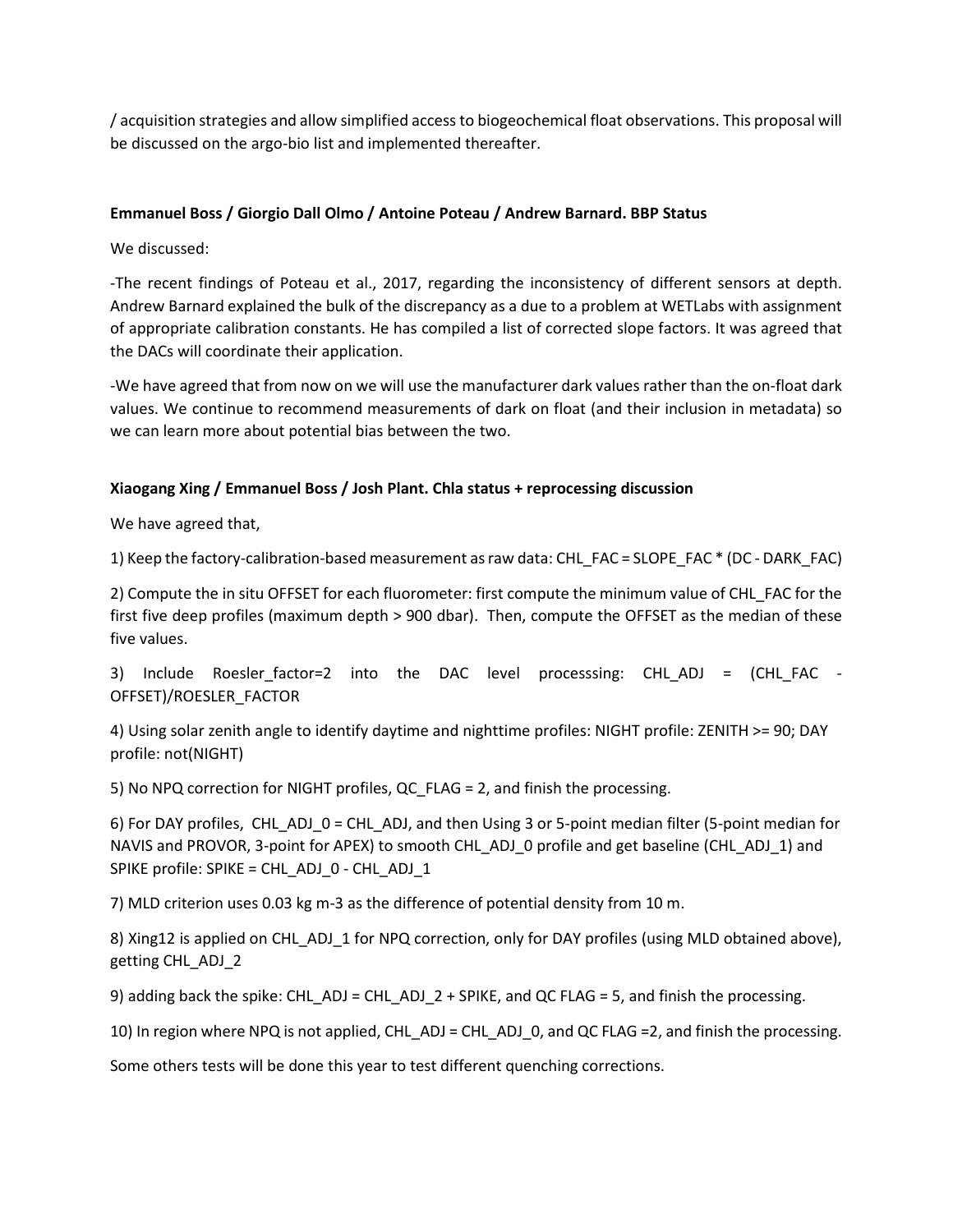### **Catherine Schmechtig and All. Discussion 1**

-The PARAMETER\_DATA\_MODE is to be added to the merge profile index to improve accessibility to QCed float data:

Parameters from different sensors can receive DMQC at different times and by different people depending on their expertise. The BGC file name only records whether any single one of the parameters has received DMQC (BD... and MD...) or not (BR... and MR...). To add transparency and allow selection of profiles with a particular parameter in a particular parameter data mode by the user (e.g., all profiles with NITRATE in 'A' or 'D' mode), it was decided to add the parameter data mode after the parameter to the b- and m-file index. The order or parameter data mode follows the order of parameter, e.g., the merge file index will change from:

file,date,latitude,longitude,ocean,profiler\_type,institution,parameters,date\_update coriolis/4901802/profiles/MR4901802\_092.nc,20161015153058,68.980,-61.858,A,835,IF,PRES TEMP PSAL DOXY NITRATE,20171009140541 coriolis/5902295/profiles/MD5902295\_020.nc,20130121004100,-13.772,162.326,P,841,IF,PRES TEMP PSAL DOXY,20170322113910

#### to:

file,date,latitude,longitude,ocean,profiler\_type,institution,parameters,parameter\_data\_modes,date\_update coriolis/4901802/profiles/MR4901802\_092.nc,20161015153058,68.980,-61.858,A,835,IF,PRES TEMP PSAL DOXY NITRATE,RRRRR,20171009140541 coriolis/5902295/profiles/MD5902295\_020.nc,20130121004100,-13.772,162.326,P,841,IF,PRES TEMP PSAL DOXY,DDDR,20170322113910

-Deepest pressure test (Test 19) will only be applied to PRES and no longer to i-and b-parameters. If there were no other QC tests specified, test 19 is the only test on i-and b-parameters. The solution is to remove this test application to i-and b-parameters and keep their QC=0.

-For a parameter to pass to mode 'A' (i.e., adjusted in real-time), the calculation for the adjustment must involve the parameter itself (e.g., with an offset or slope). If a different parameter used for the calculations is in mode 'A' (e.g., PSAL\_ADJUSTED), this does not transitions onto the parameter itself and does not put it into mode 'A'. The <PARAM> field is always calculated with other parameters in 'R' mode (e.g., PSAL). <PARAM>\_ADJUSTED is only populated with a "real" parameter adjustment as defined above. A calculation without a "real" parameter adjustment but involving other adjusted parameters (e.g., PSAL\_ADJUSTED) is not performed/not recorded in the BGC-Argofiles.

-Test 8: Pressure increasing test: High resolution, unbinned (BGC-) data can have a non-significant fraction of data with the same PRES or with pressure inversions. For optical and BGC data (that are outside the CTD's pumped path), any data are considered good data. If their PRES\_QC is set to 4, they will be excluded from analysis. The following Proposition was not adopted: This test is not applied to N\_PROFs that are accompagnied by BGC-Argo measurements (i.e., N\_PROF>1 without T/S near surface sampling, N\_PROF>2 with T/S nearsurface sampling).

### **Henry Bittig / Tanya Maurer. DOXY**

The cookbook and QC manuals were updated to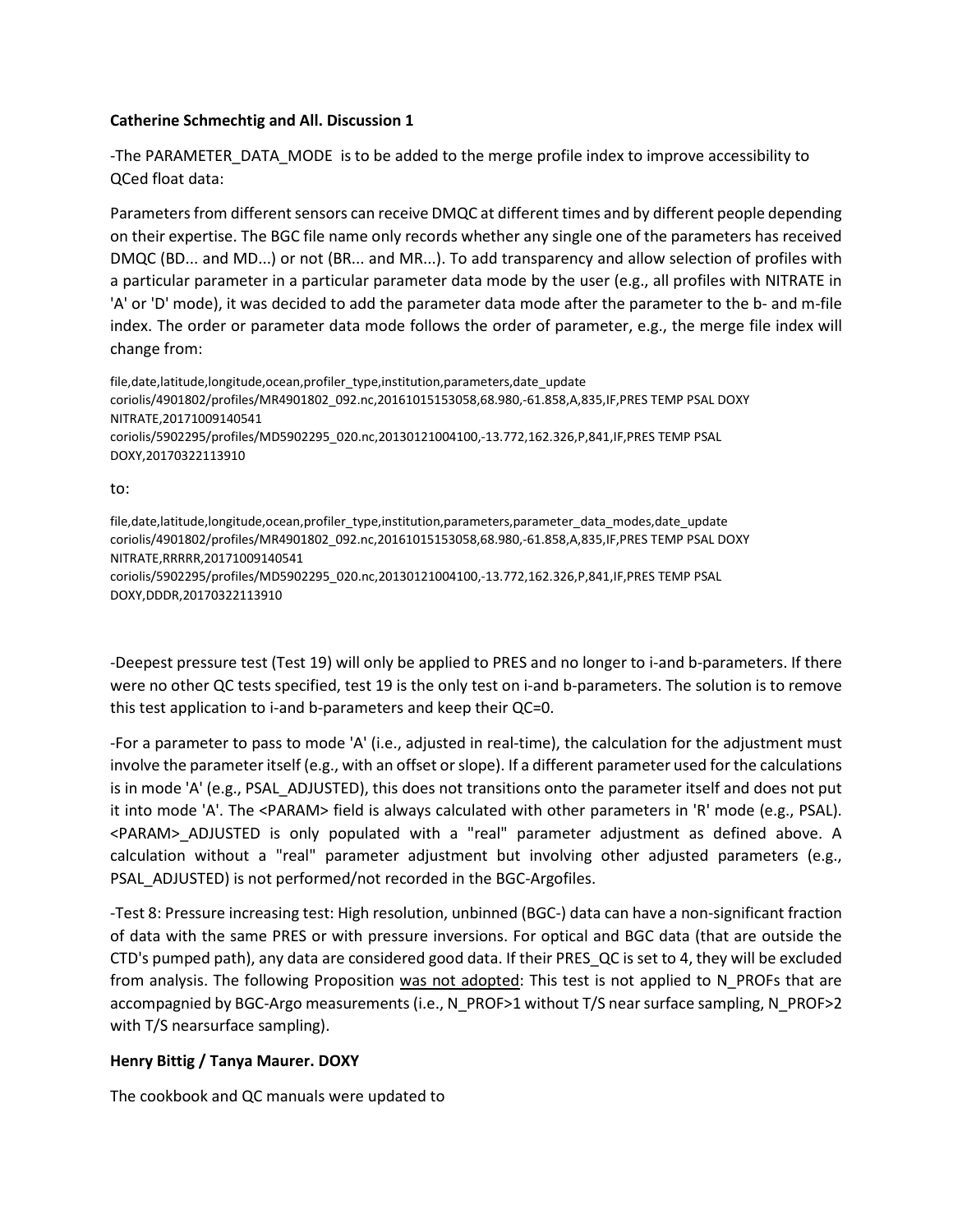- reflect the calculations described in the cookbook cases in the scientific description. (The cookbook case calculations did not change.)

- give more detailed recommendations on DOXY RT and DM adjustments as well as PARAMETER\_ADJUSTED\_ERROR estimates

- facilitate implementation of RT adjustments following DM

The following items were discussed and decided on during the meeting:

- Default RT adjustment: Oxygen observations are almost exclusively done using oxygen optodes. Their uncorrected data, however, is systematically biased low. To remove this systematic bias, it was decided to adjust their data by default in one of two ways:

1) If the oxygen optode is incapable of obtaining in-air measurements, the adjustment procedure will consist of using surface data from a climatology (e.g., WOA13). After the 5th profile, an average gain is calculated from the shallowest float  $O<sub>2</sub>$  data converted to PPOX\_DOXY and the WOA13 seasonal climatological oxygen data converted to PPOX\_DOXY and interpolated to the float locations. (*Discussion* : *MBARI uses %sat when performing comparisons to WOA, per Takeshita et al, 2013, while LOV wants to keep PPOX\_DOXY because it's a well-defined quantity and unambiguous static O2 conversion to PPOX\_DOXY can be used)*.

2) If the oxygen optode is capable of obtaining in-air measurements, the adjustment procedure will consist of comparing in-air optode measurements, as  $pO_2$ , to surface  $pO_2$  values from NCEP reanalysis at each cycle. After the 5th profile, an average gain is then computed over all cycles, as described in Johnson et al. (2015) for RT processing. For DM and higher precision it is recommended to correct for the "carry-over" effect as described in Bittig and Körtzinger (2015).

The gain obtained from either procedure (1) or (2) is then applied for incoming profiles in RT. To indicate the automated and only first-order nature of this bias correction, the ADJUSTED\_ERROR will be populated with a still large uncertainty.

- Specification of oxygen near-surface vertical sampling schemes

For CTD data, there can be two distinct vertical sampling schemes, the primary profile/vertical sampling scheme (N\_PROF=1) with CTD data acquired with the CTD pump on and a near-surface sampling (N\_PROF>1) for CTD data acquired near the surface where the CTD pump is off to avoid ingestion of surface films/bubbles. This distinction is important for PSAL, as pumping (or not) significantly affects PSAL data quality.

If oxygen data follow the same vertical sampling scheme(s) as CTD data, they are stored in the same N\_PROF(s) as the TEMP and PSAL data.

If oxygen data follow an independent vertical sampling scheme, their data are not split into two, a profile and near-surface sampling, but put into one single vertical sampling scheme (N\_PROF>1).

For oxygen data, the quality reduction in PSAL (used for calculations) when unpumped is not substantial enough to justify a separate treatment of oxygen data acquired while the CTD pump was on and of oxygen data acquired while the CTD pump was off.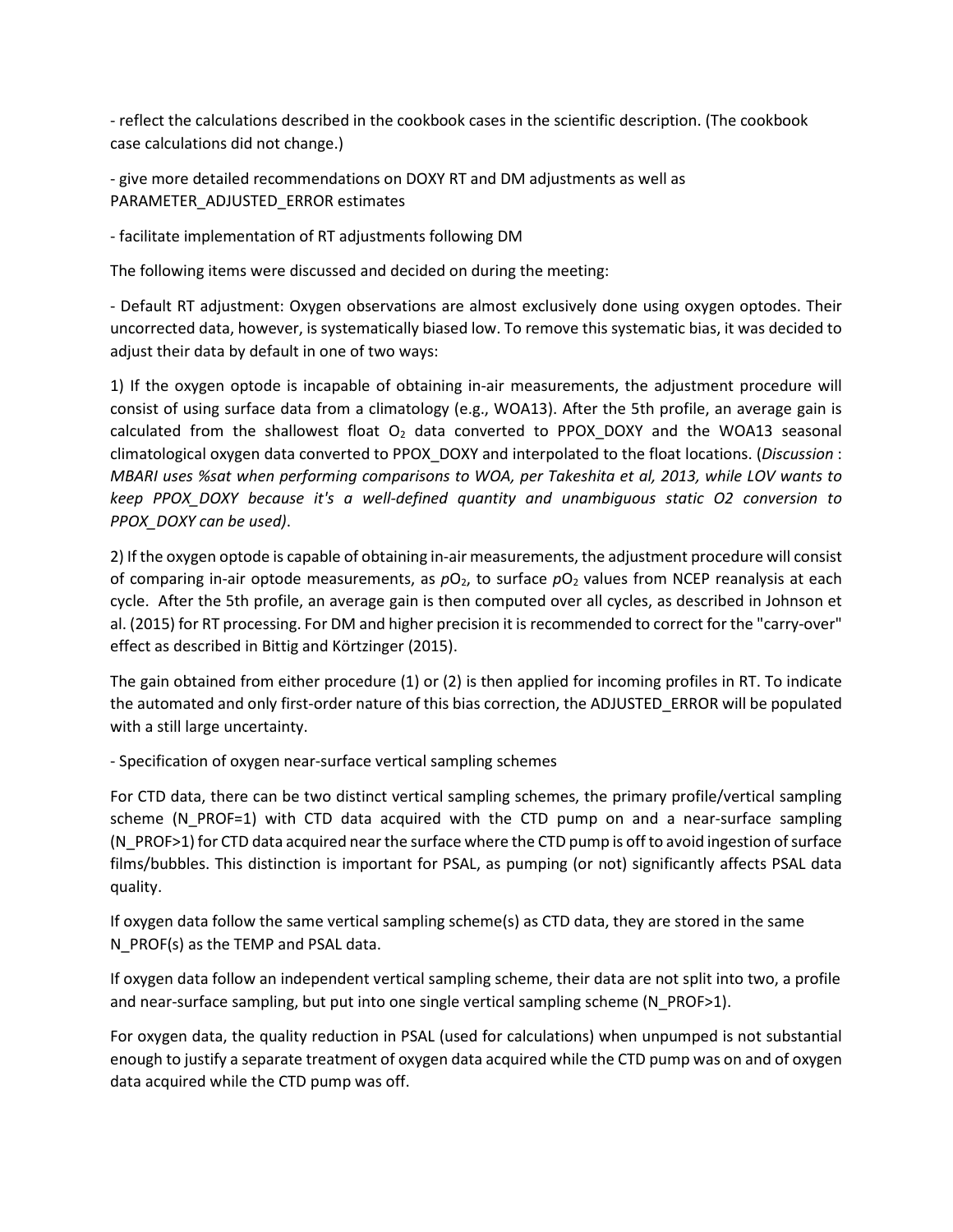-Conclusions about how to store surface oxygen data in the Btraj files

A decision was reached to abolish MC=1100, and move the assignment of surface data in the Btraj files back to the "true" MCs in the following manner:

 $X - 10 =$  in-water samples, part of end of profile, shallower than nominal 10 dbar

X + 10 = in-water samples, part of surface sequence (guidance in RT: before air-bladder inflation / before max. buoyancy)

X + 11 = in-air samples, part of surface sequence (guidance in RT: after air-bladder inflation / after max. buoyancy)

 $X - 1 =$  individual surface observations

Data to include should all be in PPOX\_DOXY.

Users should be warned that the distinction between x-10, x+1-, x+11 is known definitively for some floats (e.g. some newer Apf9i APEX with Optode), but is only a best guess estimate for other floats (e.g. PROVORs).

The X + 10  $/$  X + 11 codes apply only for X = 600 (AET), 700 (TST) and 800 (TET), i.e., when the float is at the surface.

### **Ken Johnson. NO3 (Sensor updates, LINR/Canyon, RT & DM QC principles)**

Ken encouraged Argo scientists creating off-line, quality controlled data sets to also apply those corrections to Argo data sets in D mode to ensure that Argo data is of science quality

Carole Sakamoto's paper about pressure correction for the computation of nitrate concentrations has been published in 2017. The reference should be added in the draft documentation « processing nitrate at the DAC level » and this documentation should be published on the web site.

Using SAGE tool, presented by Tanya Maurer, it is possible to calculate offset, gain and drift coefficients to adjust Nitrate concentration. MBARI is able to fill nc files in near real time with good quality NO3 concentrations compared to bottle data acquired. As these correction coefficients are obtained with an operator intervention, there was a discussion on how the adjusted values should be considered. The consensus was obtained as follows:

-When the coefficients are applied to past profiles (backward direction), the NITRATE PARAMETER\_DATA\_MODE should be set to D and files should be « BD ».

-When the coefficients are applied as a first guess correction to future profiles (forward direction), the NITRATE PARAMETER\_DATA\_MODE should be set to A and files should be « BR ».

- The same guidelines would apply to other BGC parameters, eg pH, O2, CHL. The overarching data-mode identifier for the Bfile ('R' or 'D') will be set to the highest level <PARAMETER> DATA\_MODE described within that cycle's file.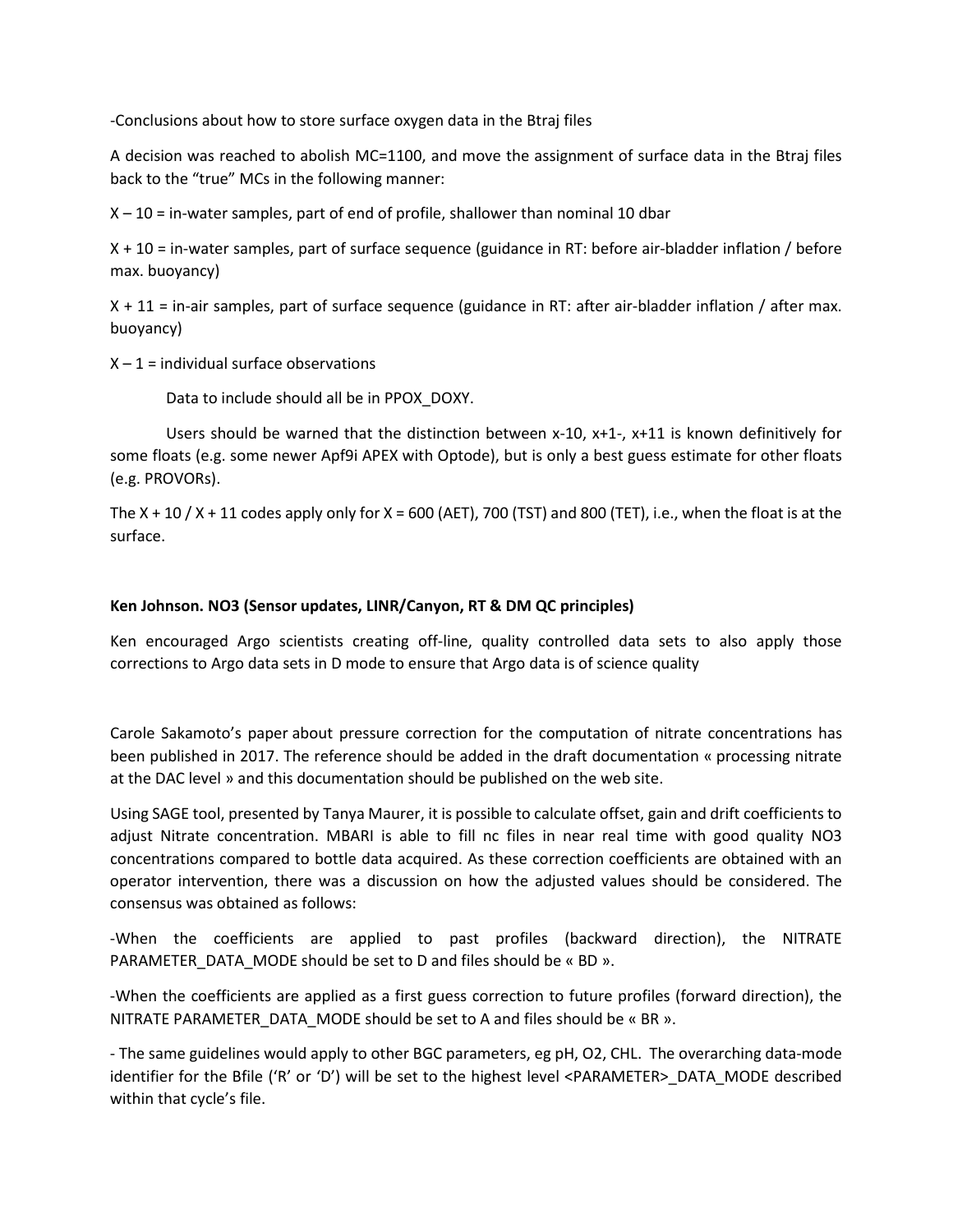-It is decided that BD files can be provided at the DAC even if core D files are not already there.

-A real time adjustment should be written in the documentation for DAC that cannot be as responsive as MBARI.

# **Tanya Maurer. SAGE**

MBARI oversees the data processing, quality control, and overall management of all incoming BGC Argo float data from the SOCCOM array. With support from UW and AOML, we serve this science-quality BGC data (with adjusted-parameters filled) to the Argo GDACs in near-real time. To assist with real-time and delayed-mode data quality adjustments for oxygen, pH, and nitrate, MBARI has developed and implemented two MATLAB-based GUIs, SAGE (SOCCOM Assessment and Graphical Evaluation) and SAGE-O2. These software tools were designed to assist with visualizing float data against select reference datasets, including shipboard analyses and ocean climatologies, and to assess quality control adjustments within a quantitative framework. Gains, drifts and offsets are derived within the GUIs and are then propagated back into the processing stream and applied to incoming float data. The software has been used successfully in the post-deployment calibration and quality control of over 100 BGC floats and is currently being adapted for use by other Argo Data Assembly Centers. However, while these software tools can assist other DACs in the derivation of parameter-specific adjustments, the procedures for storing this information and propagating the adjustments back into the data stream/repositories will be DACspecific and may require additional effort.

# **Poteau Antoine / Xiaogang Xing. Radiometry QC**

# Real Time QC on radiometry.

-A range test is proposed so far on radiometry data.

- The Minimum value is 0
- The Maximum value is calculated with a model of solar irradiance (Gregg and Carder) just below the surface and a function of light attenuation in the water.
- The Maximum range will depend on the position, time, depth and the wavelength of the measurement.

 $-If$  Values  $< 0$  => QC=3 -For Depth in 0-10m, If values > Max\_range => QC=2 (data could be affected by wave focusing) -For Depth > 10m, if Values > Max\_range => QC=3

### Delayed Mode QC on radiometry,

The temperature has an effect on the measurements, mainly on the estimation of the dark currents. To estimate this effect and be able to apply a correction, a night profile is still recommended.

# **Ken Johnson / Henry Bittig. pH presentation and discussion**

pH measurements are calibrated in the laboratory with spectrophotometric pH measurements using purified dye. After floats are deployed, drift is assessed by comparing these calibrated measurements with predictions from the LIpHR system of regression equations or the CANYON Neural Network. These